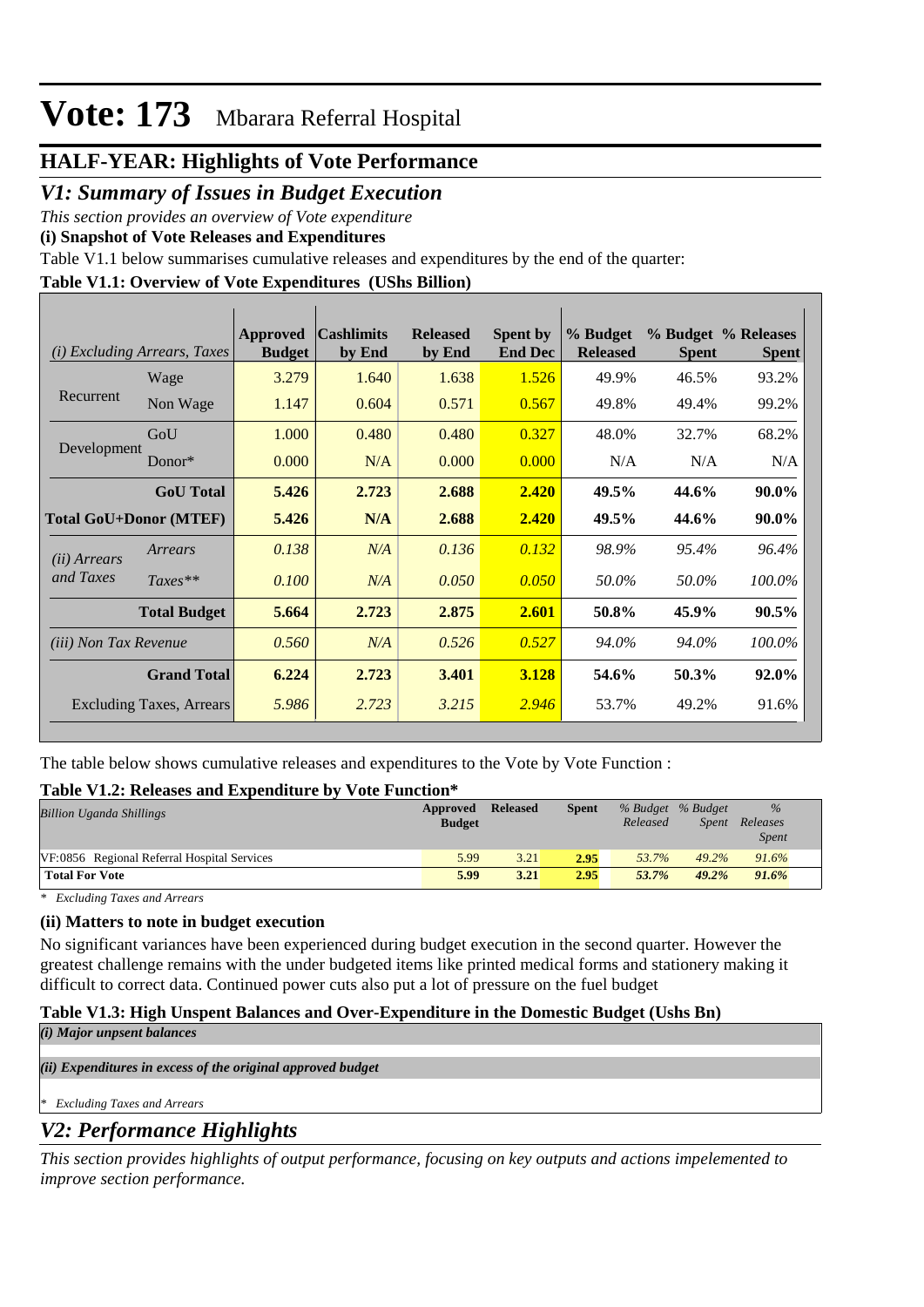# **HALF-YEAR: Highlights of Vote Performance**

## **Table V2.1: Key Vote Output Indicators and Expenditures\***

| <i>Vote, Vote Function</i><br><b>Key Output</b>           | <b>Approved Budget and</b><br><b>Planned outputs</b>                                    |         | <b>Cumulative Expenditure</b><br>and Performance                                                                                                                                                                                                                                                                                                                                                                                                                                                                                                                                                   |       | <b>Status and Reasons for any</b><br><b>Variation from Plans</b>                                                       |       |  |
|-----------------------------------------------------------|-----------------------------------------------------------------------------------------|---------|----------------------------------------------------------------------------------------------------------------------------------------------------------------------------------------------------------------------------------------------------------------------------------------------------------------------------------------------------------------------------------------------------------------------------------------------------------------------------------------------------------------------------------------------------------------------------------------------------|-------|------------------------------------------------------------------------------------------------------------------------|-------|--|
| Vote Function: 0856 Regional Referral Hospital Services   |                                                                                         |         |                                                                                                                                                                                                                                                                                                                                                                                                                                                                                                                                                                                                    |       |                                                                                                                        |       |  |
| <b>Output: 085601</b>                                     | <b>Inpatient services</b>                                                               |         |                                                                                                                                                                                                                                                                                                                                                                                                                                                                                                                                                                                                    |       |                                                                                                                        |       |  |
|                                                           | Description of Performance: 30,000 admisiions, 70 % bed<br>occupancy,<br>length of stay |         | 12.901 Admissions, 75%<br>5 days average Occupancy Rate, 5 Days<br>Average Length of Stay                                                                                                                                                                                                                                                                                                                                                                                                                                                                                                          |       | The minor variations were due<br>to patient flow which is<br>sometimes seasonal                                        |       |  |
| Performance Indicators:                                   |                                                                                         |         |                                                                                                                                                                                                                                                                                                                                                                                                                                                                                                                                                                                                    |       |                                                                                                                        |       |  |
| No. of in patients admitted                               |                                                                                         | 30,000  |                                                                                                                                                                                                                                                                                                                                                                                                                                                                                                                                                                                                    | 6478  |                                                                                                                        |       |  |
| Bed occupancy rate<br>(inpatients)                        |                                                                                         | 70      |                                                                                                                                                                                                                                                                                                                                                                                                                                                                                                                                                                                                    | 77    |                                                                                                                        |       |  |
| Average rate of stay for<br>inpatients (no. days)         |                                                                                         | 5       |                                                                                                                                                                                                                                                                                                                                                                                                                                                                                                                                                                                                    | 4     |                                                                                                                        |       |  |
| <b>Output Cost:</b>                                       | UShs Bn:                                                                                | 1.042   | UShs Bn:                                                                                                                                                                                                                                                                                                                                                                                                                                                                                                                                                                                           |       | 0.648 % Budget Spent:                                                                                                  | 62.2% |  |
| <b>Output: 085602</b>                                     | <b>Outpatient services</b>                                                              |         |                                                                                                                                                                                                                                                                                                                                                                                                                                                                                                                                                                                                    |       |                                                                                                                        |       |  |
| Description of Performance: 40000 general outpatients,    | 120000 special clinics<br>attendance                                                    |         | 18,629 general outpatients,<br>55,032 special clinics'<br>outpatients                                                                                                                                                                                                                                                                                                                                                                                                                                                                                                                              |       | The minor variations are as a<br>result of seasonal variations in<br>patient                                           |       |  |
| Performance Indicators:                                   |                                                                                         |         |                                                                                                                                                                                                                                                                                                                                                                                                                                                                                                                                                                                                    |       |                                                                                                                        |       |  |
| No. of specialised outpatients<br>attended to             |                                                                                         | 120,000 |                                                                                                                                                                                                                                                                                                                                                                                                                                                                                                                                                                                                    | 27440 |                                                                                                                        |       |  |
| No. of general outpatients<br>attended to                 |                                                                                         | 40,000  |                                                                                                                                                                                                                                                                                                                                                                                                                                                                                                                                                                                                    | 10069 |                                                                                                                        |       |  |
| <b>Output Cost:</b>                                       | UShs Bn:                                                                                | 0.181   | UShs Bn:                                                                                                                                                                                                                                                                                                                                                                                                                                                                                                                                                                                           |       | 0.088 % Budget Spent:                                                                                                  | 48.9% |  |
| <b>Output: 085604</b>                                     | <b>Diagnostic services</b>                                                              |         |                                                                                                                                                                                                                                                                                                                                                                                                                                                                                                                                                                                                    |       |                                                                                                                        |       |  |
| Description of Performance: 6000 x-ray examinations, 6000 | ultra sound scans, 1100 Scans,<br>67000 lab examinations, 7,000<br>800 ECHOs,.          |         | 1,652 X-ray examinations,<br>1,947 Ultra scan examinations,<br>71 CT Scan examinations,<br>blood transfusions, 1000 ECGs', 44,004 laboratory examinations<br>Also handled;<br>230 ECG Examinations, 47<br><b>ECHO</b> Examinations                                                                                                                                                                                                                                                                                                                                                                 |       | The CT scan was down while<br>most of the other services lacked<br>reagents thus the<br>underperformance in some areas |       |  |
| Performance Indicators:                                   |                                                                                         |         |                                                                                                                                                                                                                                                                                                                                                                                                                                                                                                                                                                                                    |       |                                                                                                                        |       |  |
| Patient xrays (imaging)                                   |                                                                                         | 14,900  |                                                                                                                                                                                                                                                                                                                                                                                                                                                                                                                                                                                                    | 1693  |                                                                                                                        |       |  |
| No. of labs/tests                                         |                                                                                         | 67,000  |                                                                                                                                                                                                                                                                                                                                                                                                                                                                                                                                                                                                    | 23240 |                                                                                                                        |       |  |
| <b>Output Cost:</b>                                       | UShs Bn:                                                                                | 0.102   | UShs Bn:                                                                                                                                                                                                                                                                                                                                                                                                                                                                                                                                                                                           |       | 0.047 % Budget Spent:                                                                                                  | 45.8% |  |
| <b>Output: 085605</b>                                     | <b>Hospital Management and support services</b>                                         |         |                                                                                                                                                                                                                                                                                                                                                                                                                                                                                                                                                                                                    |       |                                                                                                                        |       |  |
| Description of Performance:                               |                                                                                         |         | 5,208 meals for malnourished<br>children & TB patients, 6 top<br>management meetings, 6 other<br>committee meetings, 6 contracts<br>committee meetings held, 2<br>hospital board meeting held, 8<br>evaluation committee meetings<br>held, 26 other staff meetings<br>held, 20 medical equipment's<br>repaired, 12 repairs and eight<br>services of vehicles done, 12<br>tyres purchased, Payment for<br>utilities i.e. water & power for<br>the Quarter, Cleaning of<br>Hospital compounds and<br>buildings for the quarter,<br>Washing of linen during the<br>quarter i.e. 15,851 piece of linen |       | The few variations especially in<br>meetings were due to change of<br>management                                       |       |  |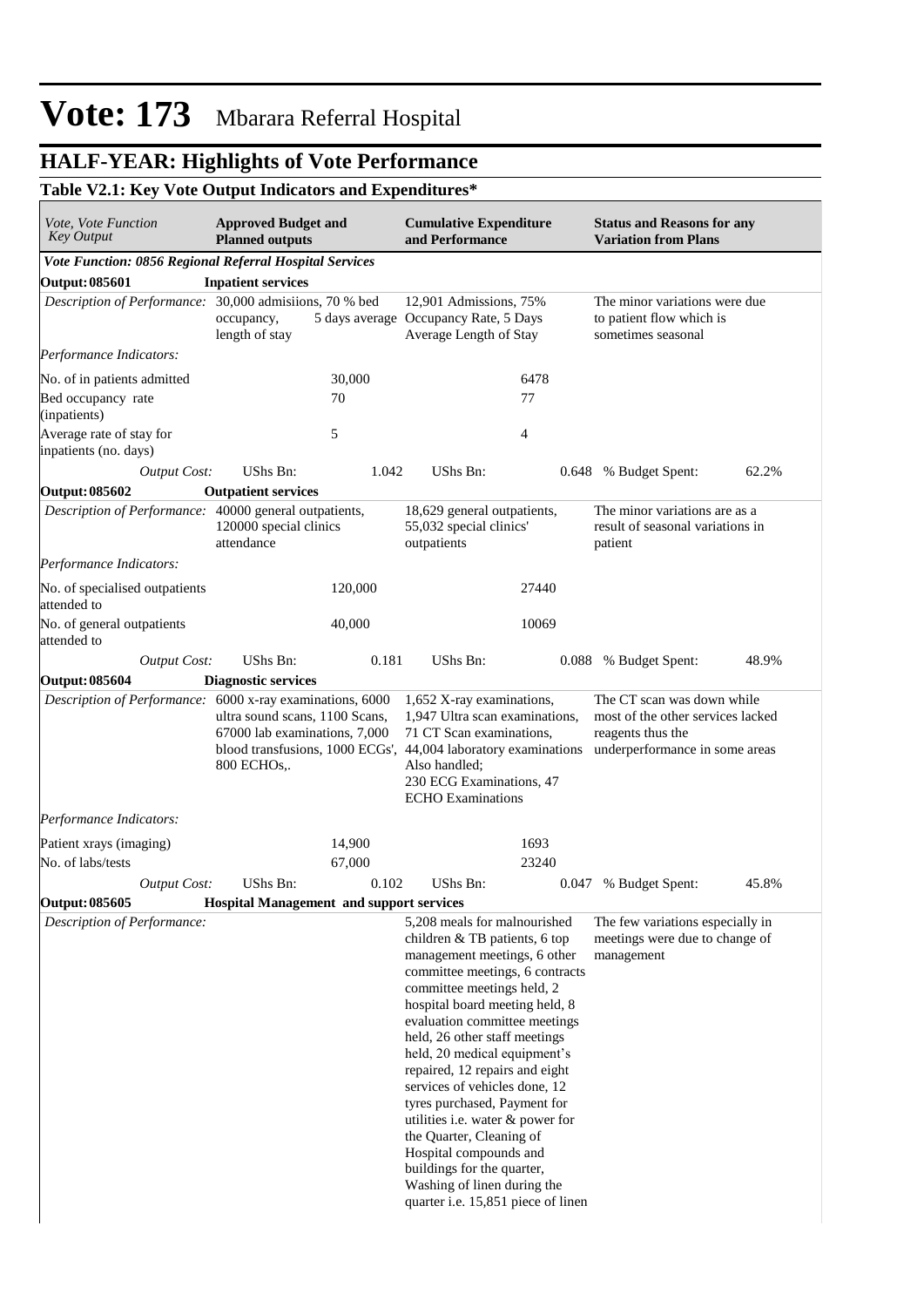## **HALF-YEAR: Highlights of Vote Performance**

| <i>Vote, Vote Function</i><br><b>Key Output</b>                                          | <b>Approved Budget and</b><br><b>Planned outputs</b>                       |       | <b>Cumulative Expenditure</b><br>and Performance                                                                   |       | <b>Status and Reasons for any</b><br><b>Variation from Plans</b>     |       |
|------------------------------------------------------------------------------------------|----------------------------------------------------------------------------|-------|--------------------------------------------------------------------------------------------------------------------|-------|----------------------------------------------------------------------|-------|
|                                                                                          |                                                                            |       | washed, External audit<br>management letter discussed,<br>First quarter performance report<br>prepared & submitted |       |                                                                      |       |
| <b>Output Cost:</b>                                                                      | UShs Bn:                                                                   | 3.569 | UShs Bn:                                                                                                           | 1.674 | % Budget Spent:                                                      | 46.9% |
| <b>Output: 085606</b>                                                                    | <b>Prevention and rehabilitation services</b>                              |       |                                                                                                                    |       |                                                                      |       |
| Description of Performance: 3000 Family Planning Contacts, 752 family planning contacts, | 11000 antenatal cases, 22000<br>PMTCT/VCT Contacts, 30000<br>immunizations |       | 5,301 antenatal attendances,<br>6,889 PMTCT/VCT Contacts,<br>14,438 immunizations                                  |       | The variations were due to<br>fewer patients seeking the<br>services |       |
| Performance Indicators:                                                                  |                                                                            |       |                                                                                                                    |       |                                                                      |       |
| No. of people receiving<br>family planning services                                      | 3,000                                                                      |       | 426                                                                                                                |       |                                                                      |       |
| No. of people immunised                                                                  | 30,000                                                                     |       | 7350                                                                                                               |       |                                                                      |       |
| No. of antenatal cases                                                                   | 33,000                                                                     |       | 6407                                                                                                               |       |                                                                      |       |
| <b>Output Cost:</b>                                                                      | UShs Bn:                                                                   | 0.061 | UShs Bn:                                                                                                           |       | 0.030 % Budget Spent:                                                | 49.2% |
| <b>Output: 085680</b>                                                                    | Hospital Construction/rehabilitation                                       |       |                                                                                                                    |       |                                                                      |       |
| Description of Performance: Hospital administration block                                | refurbished                                                                |       | Site handed over; Civil works<br>on going, Monitoring and<br>supervision on going                                  |       | The variation was caused by<br>delays in procurement process         |       |
| Performance Indicators:                                                                  |                                                                            |       |                                                                                                                    |       |                                                                      |       |
| No.<br>reconstructed/rehabilitated<br>general wards                                      | $\boldsymbol{0}$                                                           |       | $\boldsymbol{0}$                                                                                                   |       |                                                                      |       |
| No. of hospitals benefiting<br>from the rennovation of<br>existing facilities.           | $\mathbf{1}$                                                               |       | $\mathbf{1}$                                                                                                       |       |                                                                      |       |
| <b>Output Cost:</b>                                                                      | UShs Bn:                                                                   | 0.130 | UShs Bn:                                                                                                           |       | 0.030 % Budget Spent:                                                | 23.1% |
| <b>Output: 085681</b>                                                                    | <b>Staff houses construction and rehabilitation</b>                        |       |                                                                                                                    |       |                                                                      |       |
| <i>Description of Performance:</i> Construction of an 8 unit and                         | 16 unit staff quarters                                                     |       | Site handed over, Civil works<br>for the foundation on going,<br>Monitoring and supervision on<br>going            |       | No major variations registered                                       |       |
| Performance Indicators:                                                                  |                                                                            |       |                                                                                                                    |       |                                                                      |       |
| No. of staff houses<br>constructed/rehabilitated                                         | 24                                                                         |       | $\boldsymbol{0}$                                                                                                   |       |                                                                      |       |
| Output Cost:                                                                             | UShs Bn:                                                                   | 0.840 | <b>UShs Bn:</b>                                                                                                    |       | 0.297 % Budget Spent:                                                | 35.4% |
| <b>Vote Function Cost</b>                                                                | <b>UShs Bn:</b>                                                            |       | 5.986 UShs Bn:                                                                                                     |       | 2.946 % Budget Spent:                                                | 49.2% |
| <b>Cost of Vote Services:</b>                                                            | UShs Bn:                                                                   |       | <b>5.986</b> UShs Bn:                                                                                              |       | <b>2.946</b> % Budget Spent:                                         | 49.2% |

*\* Excluding Taxes and Arrears*

The nature of hospital operations have gone to another level where we are doing complicated surgeries that raise our operational costs. Most of the equipment that has been on service warrant have been taken up by the hospital after expiry of the warranty and it is costly to maintain since the technicians are not within the country and most of the time are called in from Nairobi and the spares are equally expensive. The hospital continues to experience challenges of timely delivery of medicines and related supplies in sufficient quantities with a continous challenge of getting oxygen.These challenges are envisaged to be carried forward in the subsquent quarters. Apart from delayed submission of data for compilation there are no major challenges in compiling reports

#### **Table V2.2: Implementing Actions to Improve Vote Performance**

| <b>Planned Actions:</b>             | <b>Actual Actions:</b> | <b>Reasons for Variation</b> |
|-------------------------------------|------------------------|------------------------------|
| Vote: 173 Mbarara Referral Hospital |                        |                              |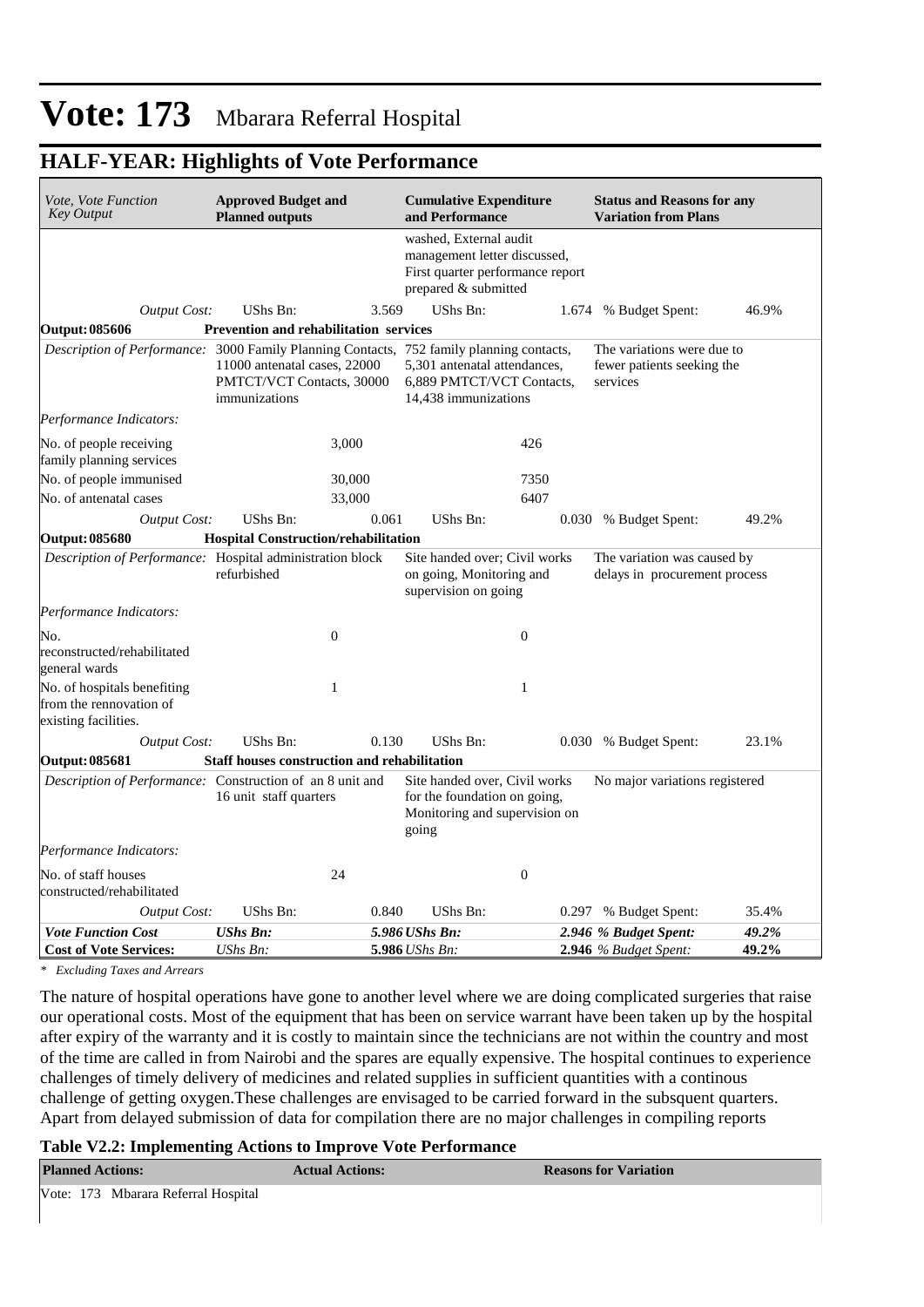# **HALF-YEAR: Highlights of Vote Performance**

| <b>Planned Actions:</b>                                    | <b>Actual Actions:</b>                                                                                                                                                 | <b>Reasons for Variation</b>                                             |
|------------------------------------------------------------|------------------------------------------------------------------------------------------------------------------------------------------------------------------------|--------------------------------------------------------------------------|
| Vote Function: 08 56 Regional Referral Hospital Services   |                                                                                                                                                                        |                                                                          |
| Trainning of all staf at data generation<br>points in HMIS | Continuous trainning and including data<br>capture in performance plans for<br>individuals performing the task                                                         | Several points of data collection continue<br>to be a challenge          |
| Recruitment Plans submitted to MOH                         | As a result of the recruitment plans<br>submitted some few critical cadres have<br>been recriuted and posted. Clearance has<br>been sought to replace attrrition cases | Gaps still exist in the staff structures due<br>to wage bill limitations |

## *V3: Details of Releases and Expenditure*

*This section provides a comprehensive summary of the outputs delivered by the Vote and further details of Vote expenditures by Vote Function and Expenditure Item.*

### **Table V3.1: GoU Releases and Expenditure by Output\***

| Billion Uganda Shillings                                         | Approved      | <b>Released</b> | <b>Spent</b> | $%$ GoU       | $%$ GoU       | $%$ GoU      |
|------------------------------------------------------------------|---------------|-----------------|--------------|---------------|---------------|--------------|
|                                                                  | <b>Budget</b> |                 |              | <b>Budget</b> | <b>Budget</b> | Releases     |
|                                                                  |               |                 |              | Released      | <i>Spent</i>  | <i>Spent</i> |
| VF:0856 Regional Referral Hospital Services                      | 5.43          | 2.69            | 2.42         | 49.5%         | 44.6%         | $90.0\%$     |
| Class: Outputs Provided                                          | 4.43          | 2.21            | 2.09         | 49.9%         | 47.3%         | 94.7%        |
| 085601 Inpatient services                                        | 0.48          | 0.24            | 0.24         | 49.2%         | 49.2%         | 100.1%       |
| 085602 Outpatient services                                       | 0.18          | 0.09            | 0.09         | 49.1%         | 48.9%         | 99.6%        |
| 085604 Diagnostic services                                       | 0.10          | 0.05            | 0.05         | $48.0\%$      | 45.8%         | 95.4%        |
| 085605 Hospital Management and support services                  | 3.57          | 1.79            | 1.67         | 50.1%         | 46.9%         | 93.7%        |
| 085606 Prevention and rehabilitation services                    | 0.06          | 0.03            | 0.03         | 50.1%         | 49.2%         | 98.3%        |
| 085607 Immunisation Services                                     | 0.03          | 0.02            | 0.02         | 50.8%         | 48.9%         | 96.3%        |
| Class: Capital Purchases                                         | 1.00          | 0.48            | 0.33         | $48.0\%$      | 32.7%         | 68.2%        |
| 085678 Purchase of Office and Residential Furniture and Fittings | 0.03          | 0.01            | 0.00         | $16.7\%$      | $0.0\%$       | $0.0\%$      |
| 085680 Hospital Construction/rehabilitation                      | 0.13          | 0.08            | 0.03         | 61.6%         | 23.1%         | 37.5%        |
| 085681 Staff houses construction and rehabilitation              | 0.84          | 0.39            | 0.30         | 47.0%         | 35.4%         | 75.3%        |
| <b>Total For Vote</b>                                            | 5.43          | 2.69            | 2.42         | 49.5%         | 44.6%         | 90.0%        |

*\* Excluding Taxes and Arrears*

## **Table V3.2: 2014/15 GoU Expenditure by Item**

| <b>Billion Uganda Shillings</b>                          | Approved<br><b>Budget</b> | <b>Releases</b> | Expend-<br>iture | % Budged<br><b>Released</b> | % Budget<br><b>Spent</b> | %Releases<br><b>Spent</b> |
|----------------------------------------------------------|---------------------------|-----------------|------------------|-----------------------------|--------------------------|---------------------------|
| <b>Output Class: Outputs Provided</b>                    | 4.43                      | 2.21            | 2.09             | 49.9%                       | 47.3%                    | 94.7%                     |
| 211101 General Staff Salaries                            | 3.28                      | 1.64            | 1.53             | 49.9%                       | 46.5%                    | 93.2%                     |
| 211103 Allowances                                        | 0.01                      | 0.00            | 0.00             | 50.0%                       | 42.6%                    | 85.3%                     |
| 213001 Medical expenses (To employees)                   | 0.01                      | 0.00            | 0.00             | 50.0%                       | 49.8%                    | 99.6%                     |
| 213002 Incapacity, death benefits and funeral expenses   | 0.00                      | 0.00            | 0.00             | 50.0%                       | 49.4%                    | 98.7%                     |
| 221001 Advertising and Public Relations                  | 0.00                      | 0.00            | 0.00             | 50.0%                       | 26.7%                    | 53.4%                     |
| 221002 Workshops and Seminars                            | 0.01                      | 0.00            | 0.00             | 50.0%                       | 51.0%                    | 101.9%                    |
| 221003 Staff Training                                    | 0.01                      | 0.00            | 0.00             | 50.0%                       | 49.3%                    | 98.6%                     |
| 221007 Books, Periodicals & Newspapers                   | 0.01                      | 0.00            | 0.00             | 50.0%                       | 42.3%                    | 84.5%                     |
| 221008 Computer supplies and Information Technology (IT) | 0.01                      | 0.00            | 0.00             | 50.0%                       | 43.7%                    | 87.3%                     |
| 221009 Welfare and Entertainment                         | 0.02                      | 0.01            | 0.01             | 50.0%                       | 50.0%                    | 100.0%                    |
| 221010 Special Meals and Drinks                          | 0.06                      | 0.03            | 0.03             | 50.1%                       | 57.8%                    | 115.4%                    |
| 221011 Printing, Stationery, Photocopying and Binding    | 0.03                      | 0.02            | 0.02             | 50.0%                       | 49.2%                    | 98.5%                     |
| 221012 Small Office Equipment                            | 0.00                      | 0.00            | 0.00             | 50.0%                       | 29.2%                    | 58.5%                     |
| 221014 Bank Charges and other Bank related costs         | 0.00                      | 0.00            | 0.00             | 50.0%                       | 45.2%                    | 90.4%                     |
| 222001 Telecommunications                                | 0.01                      | 0.01            | 0.01             | 50.0%                       | 51.1%                    | 102.2%                    |
| 222002 Postage and Courier                               | 0.00                      | 0.00            | 0.00             | 50.0%                       | 25.0%                    | 50.0%                     |
| 222003 Information and communications technology (ICT)   | 0.01                      | 0.01            | 0.01             | 50.0%                       | 60.4%                    | 120.8%                    |
| 223001 Property Expenses                                 | 0.01                      | 0.00            | 0.00             | 50.0%                       | 50.0%                    | 100.0%                    |
| 223004 Guard and Security services                       | 0.01                      | 0.00            | 0.00             | 50.0%                       | 35.2%                    | 70.5%                     |